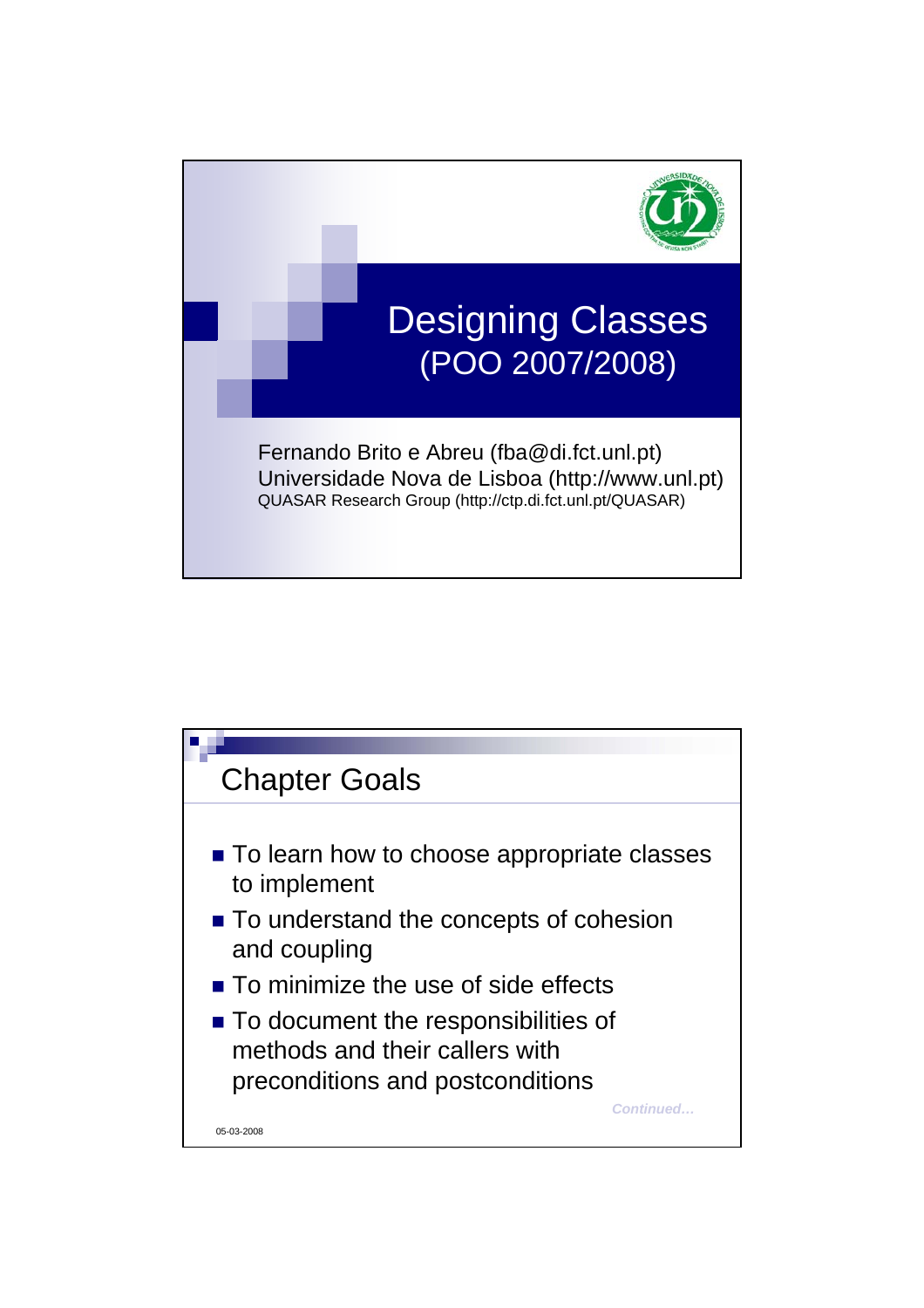

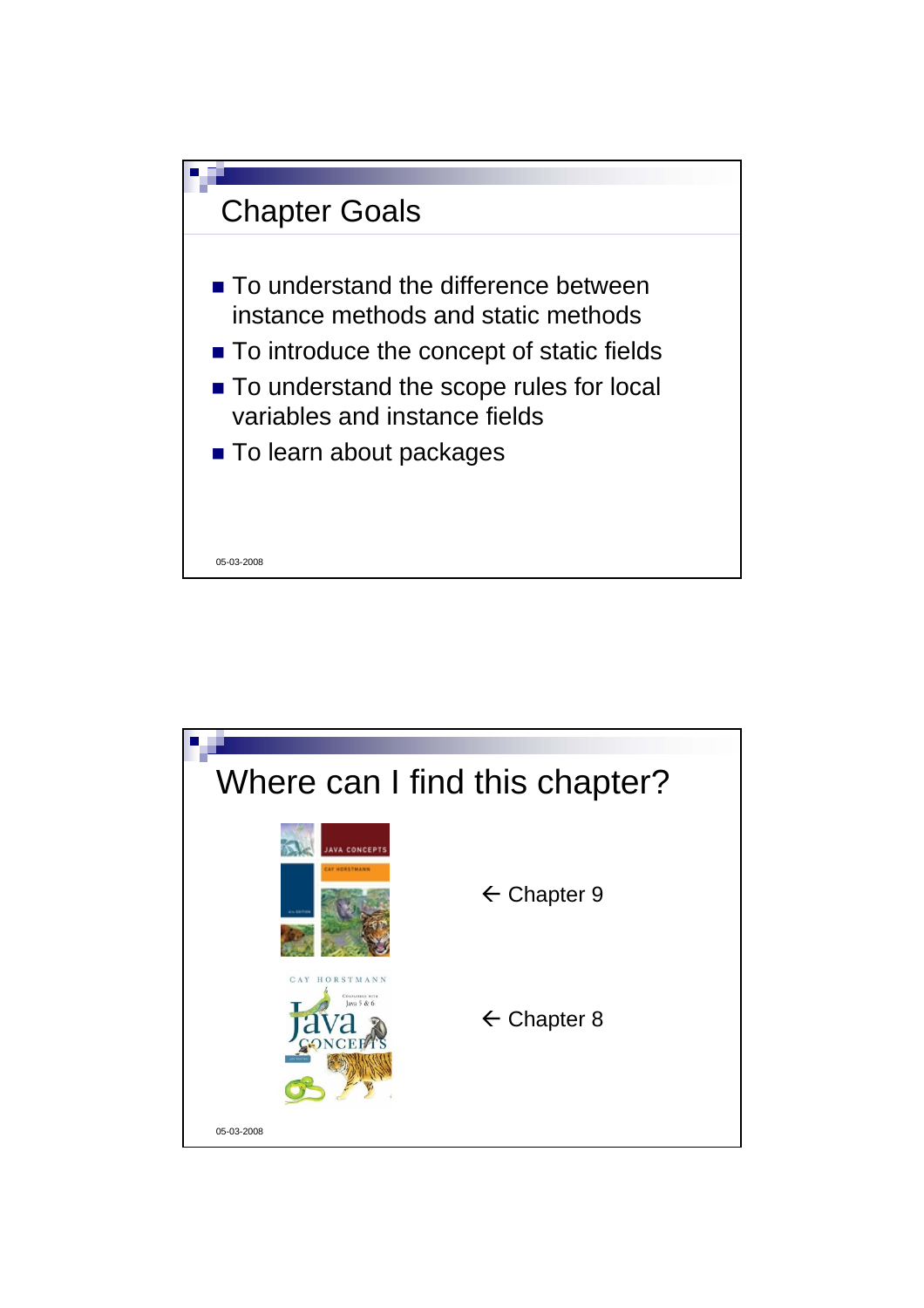

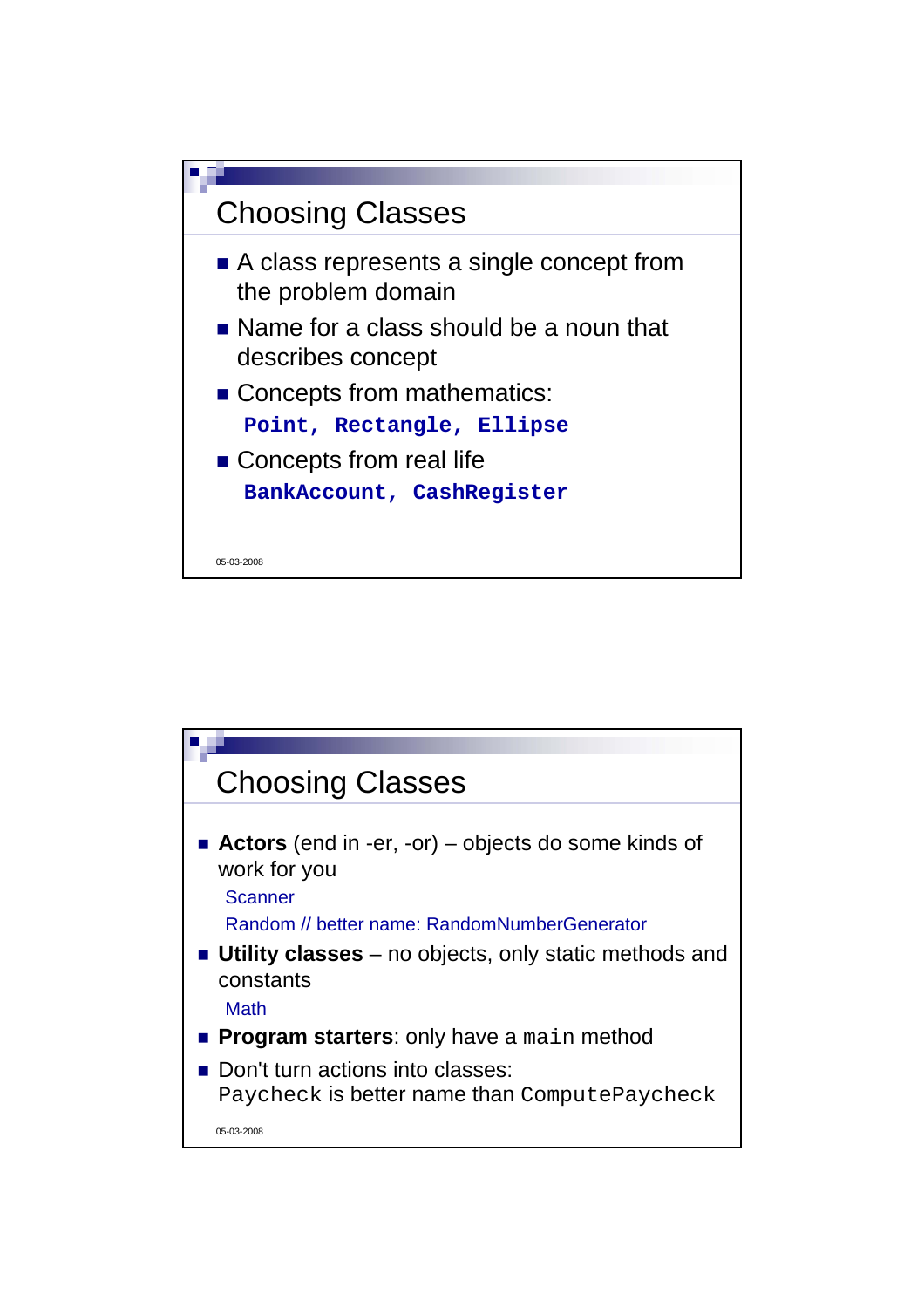

| Cohesion                                                                                                                                                                                                                                                                           |
|------------------------------------------------------------------------------------------------------------------------------------------------------------------------------------------------------------------------------------------------------------------------------------|
| $\blacksquare$ This class lacks cohesion:                                                                                                                                                                                                                                          |
| public class CashRegister<br>public void enterPayment(int dollars, int quarters, int dimes,<br>int nickels, int pennies)<br>public static final double NICKEL VALUE = 0.05;<br>public static final double DIME VALUE = $0.1$ ;<br>public static final double QUARTER VALUE = 0.25; |
| 05-03-2008                                                                                                                                                                                                                                                                         |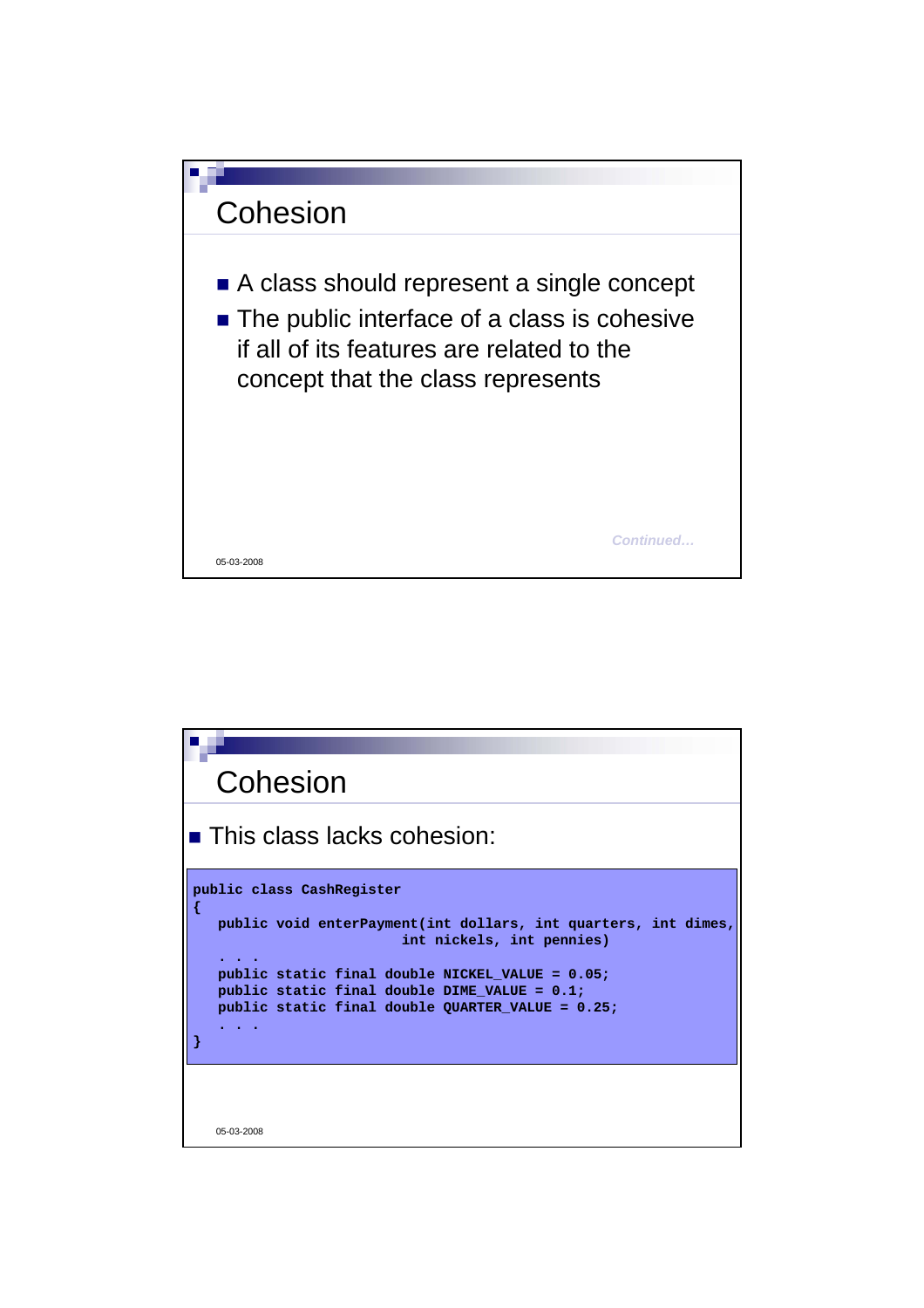

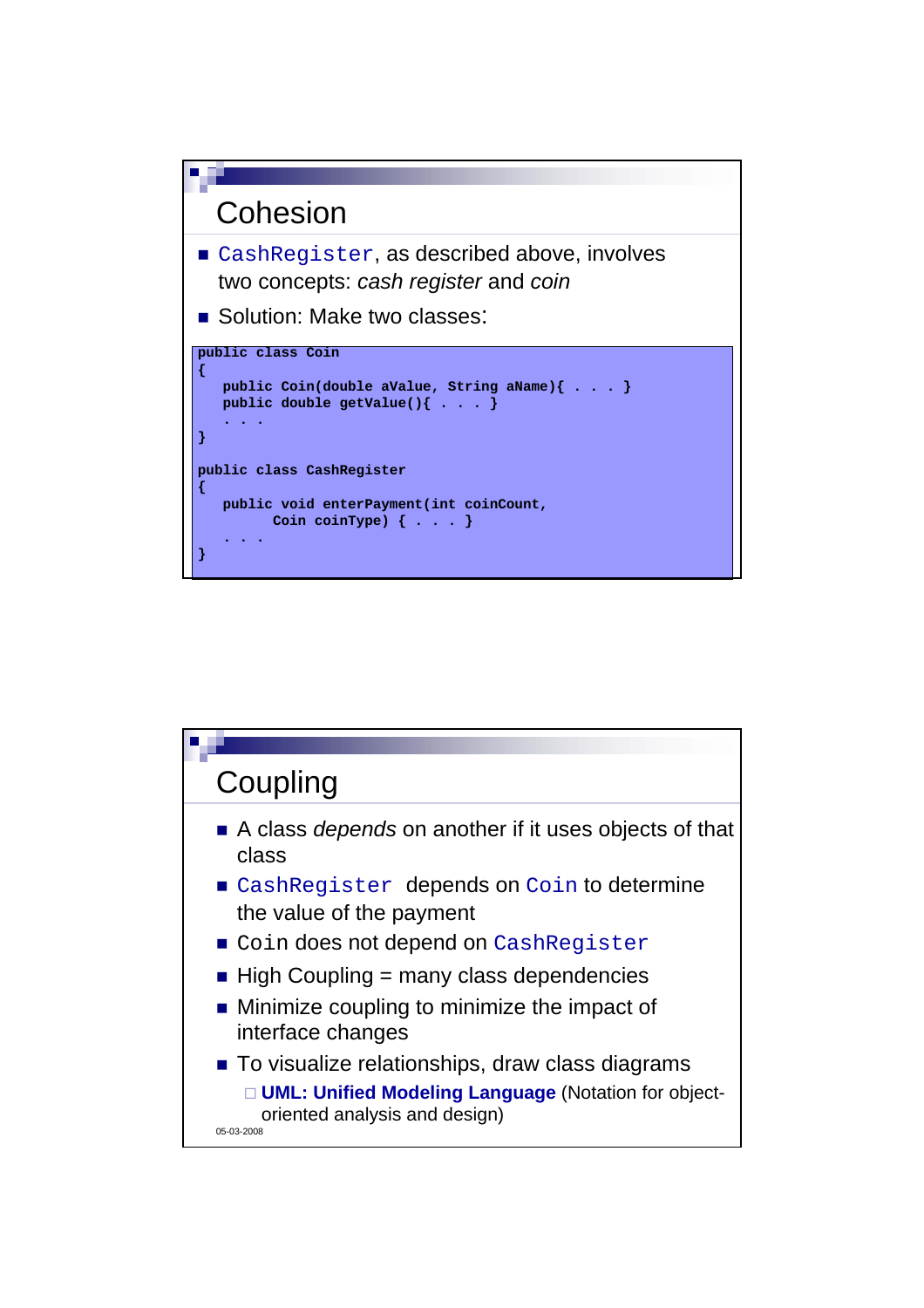

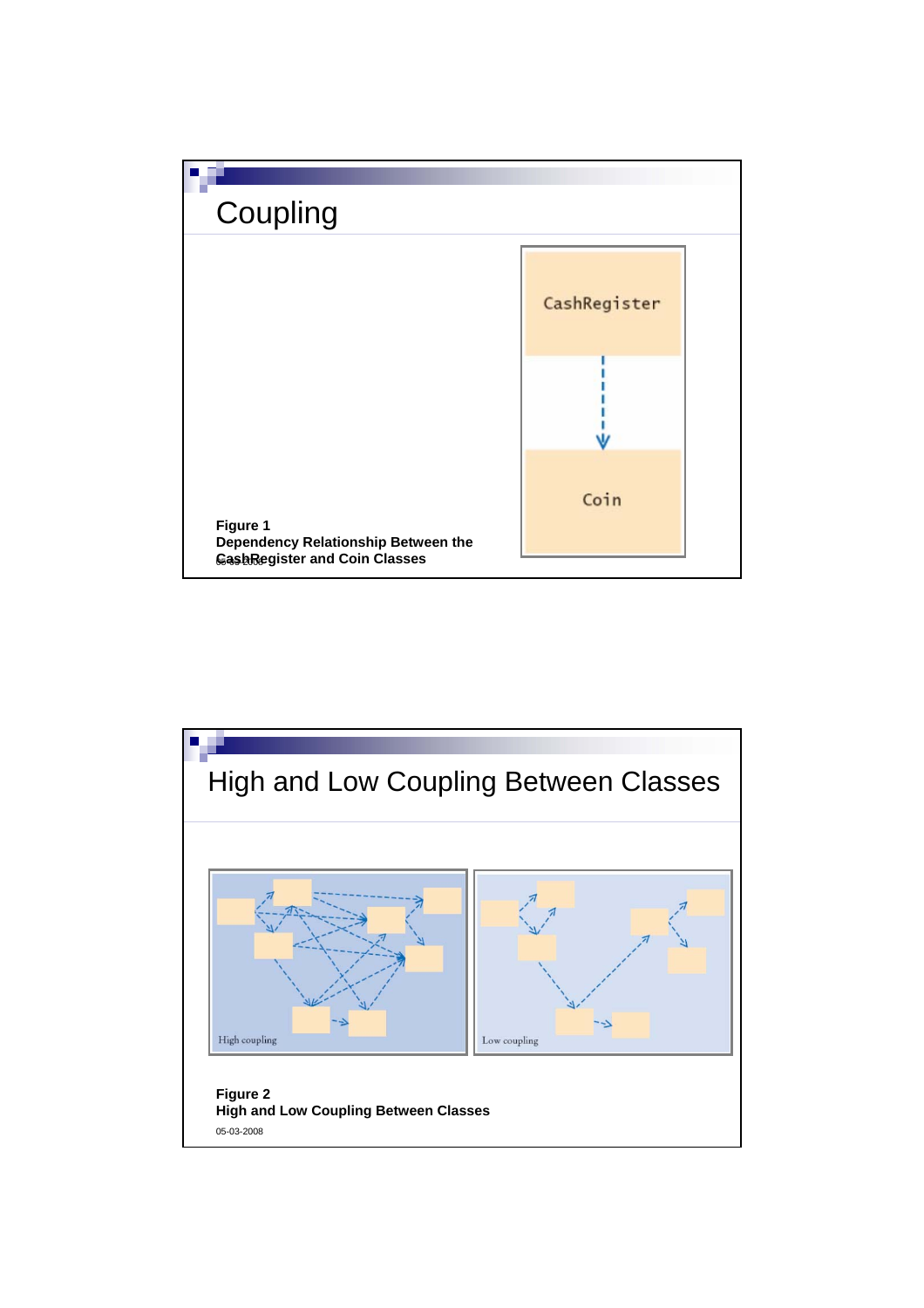

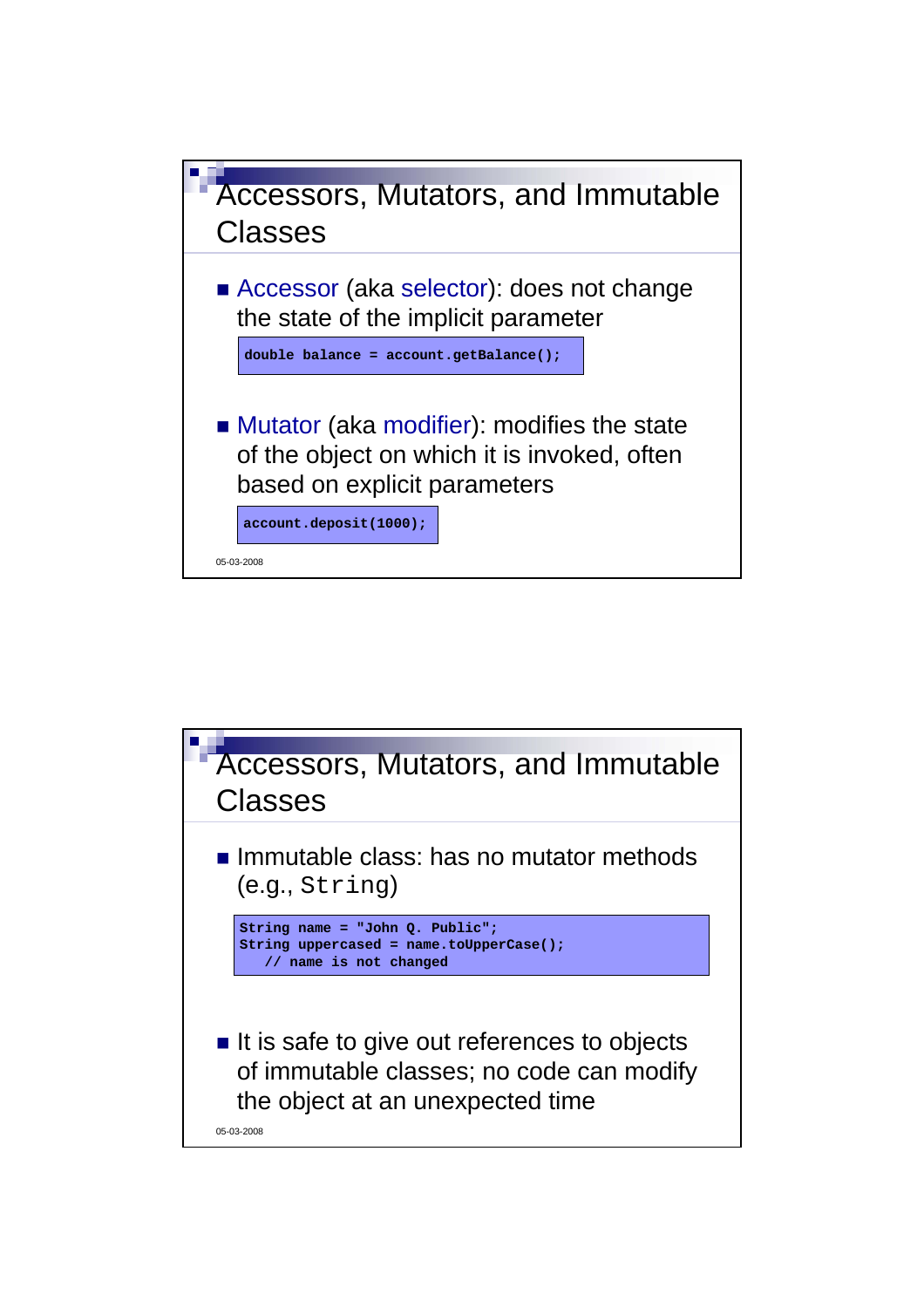

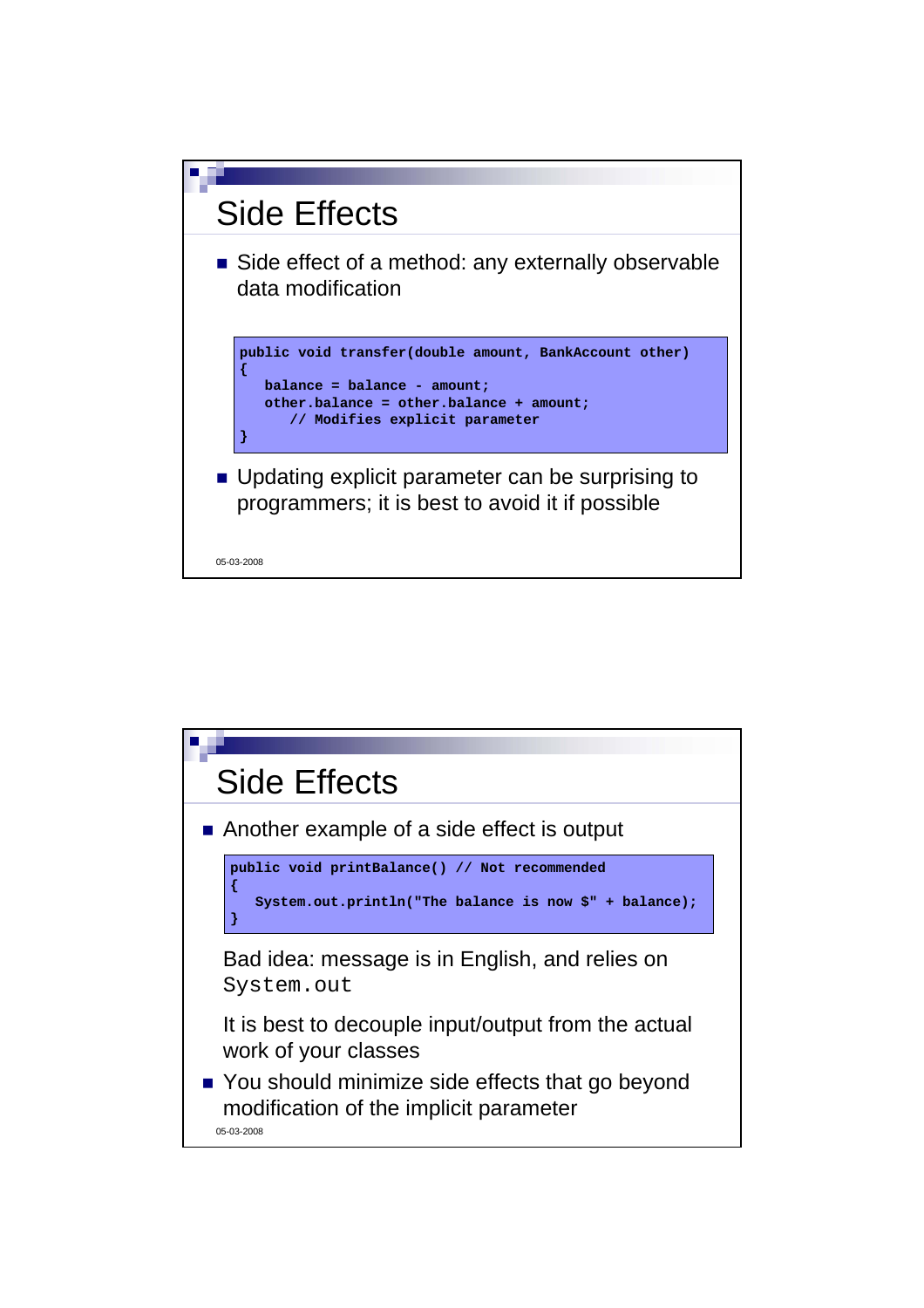

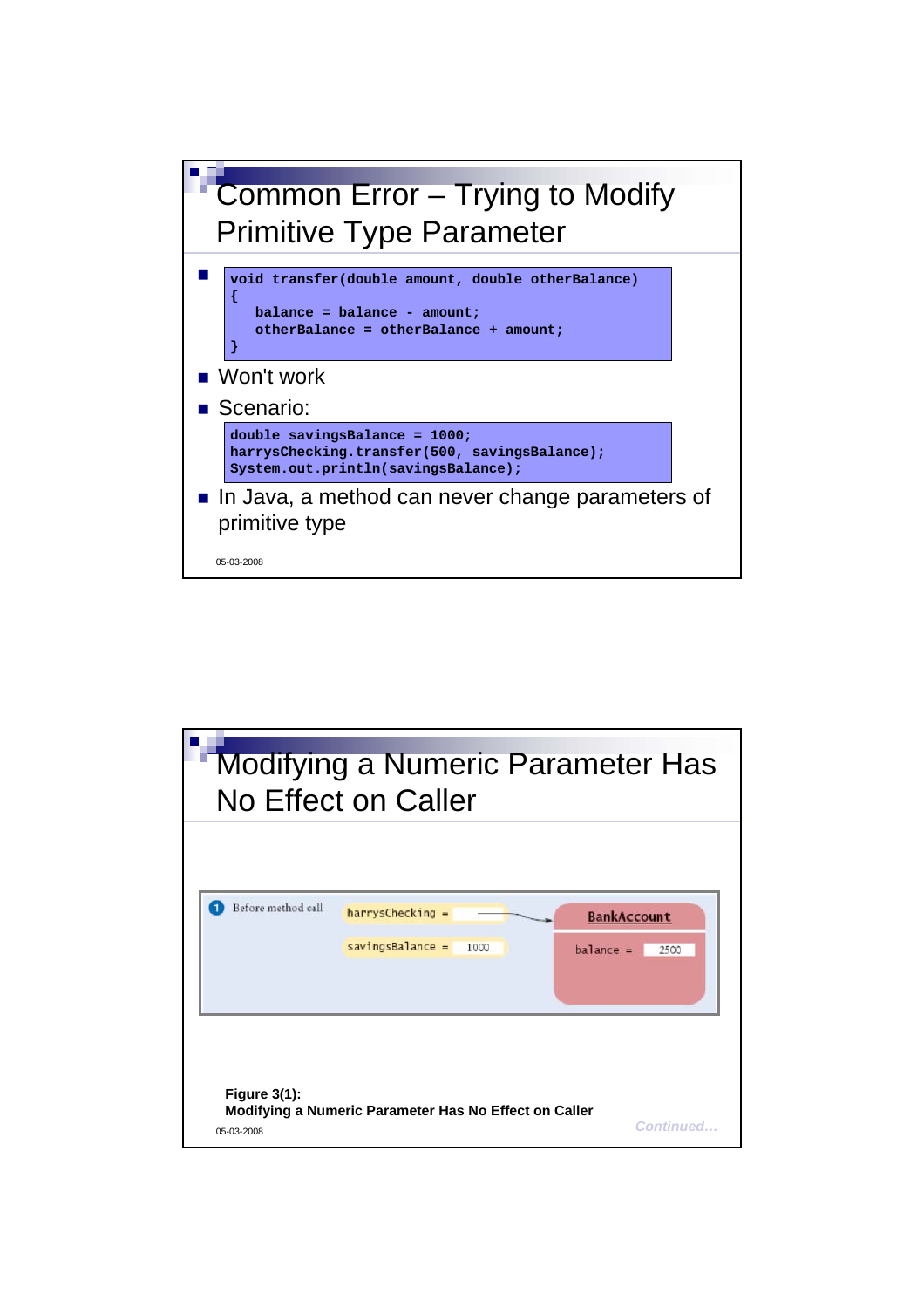

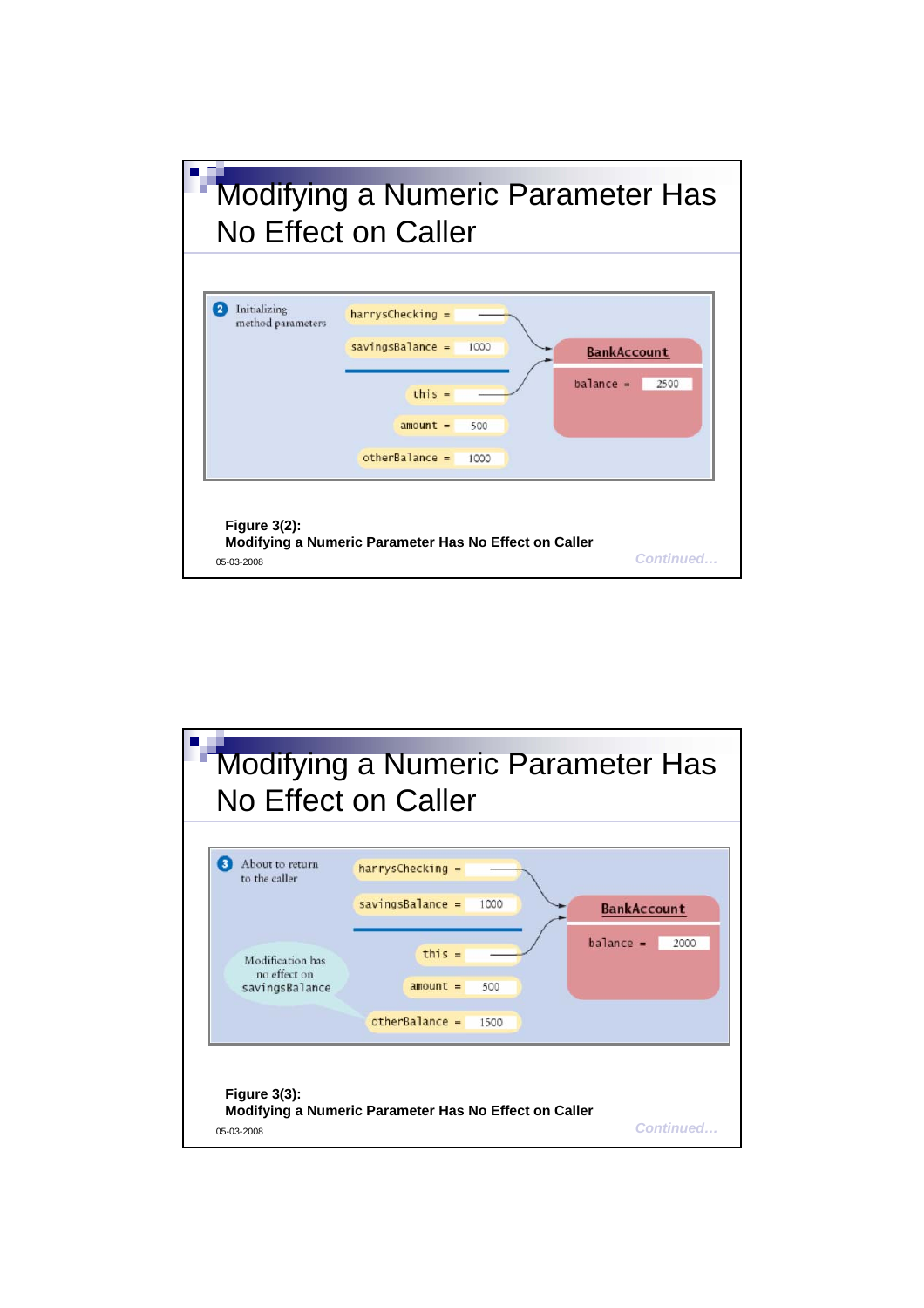

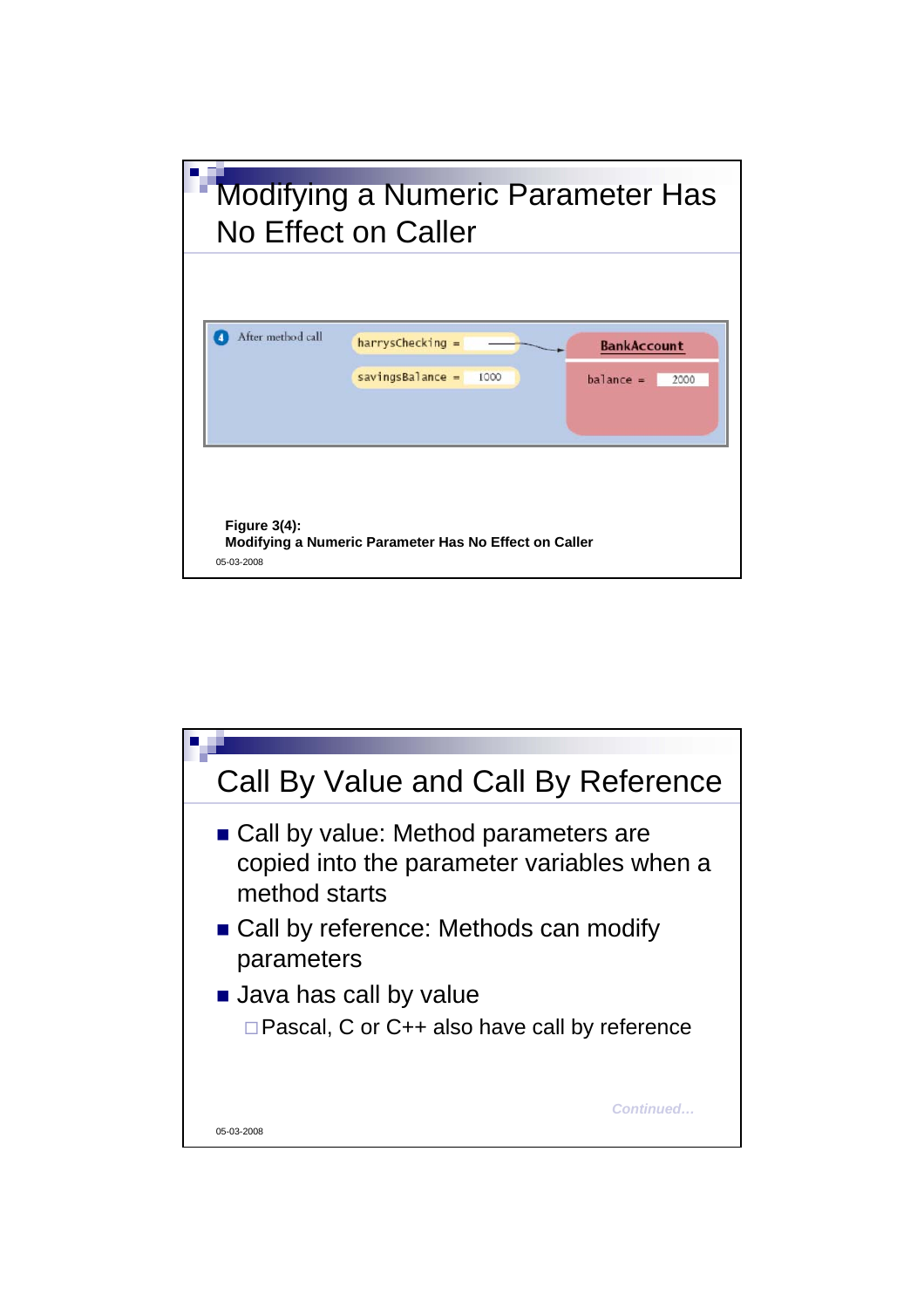

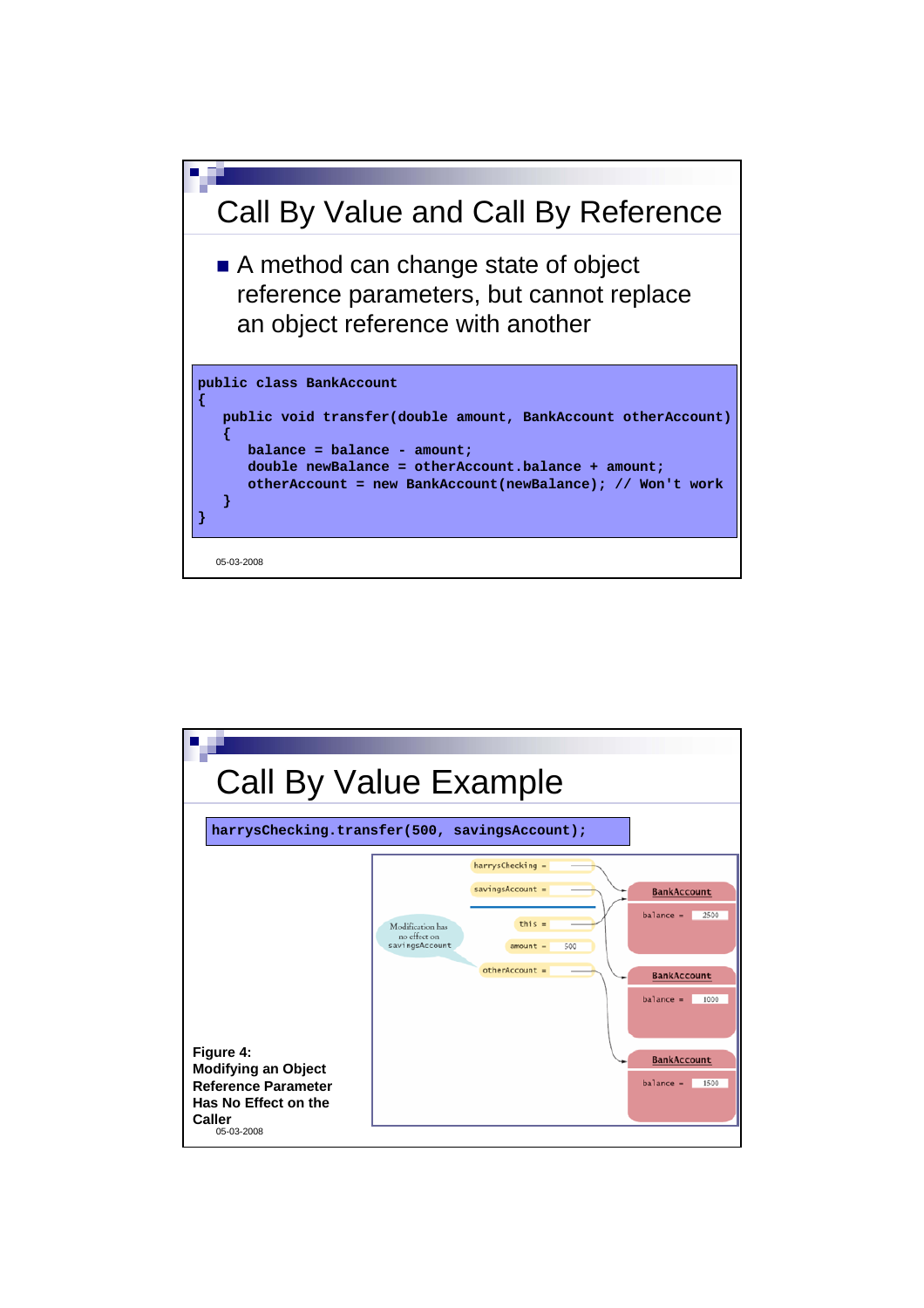

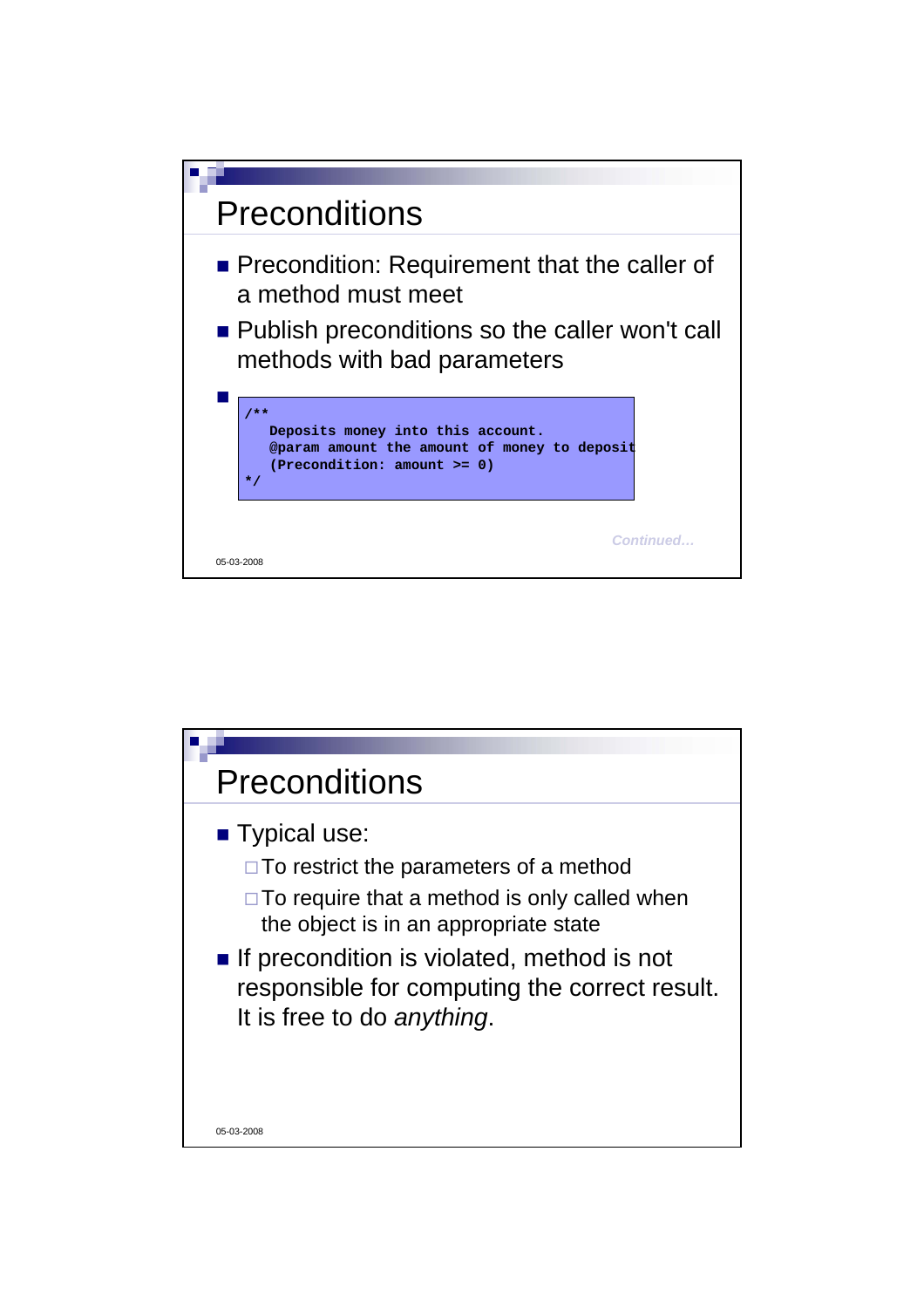

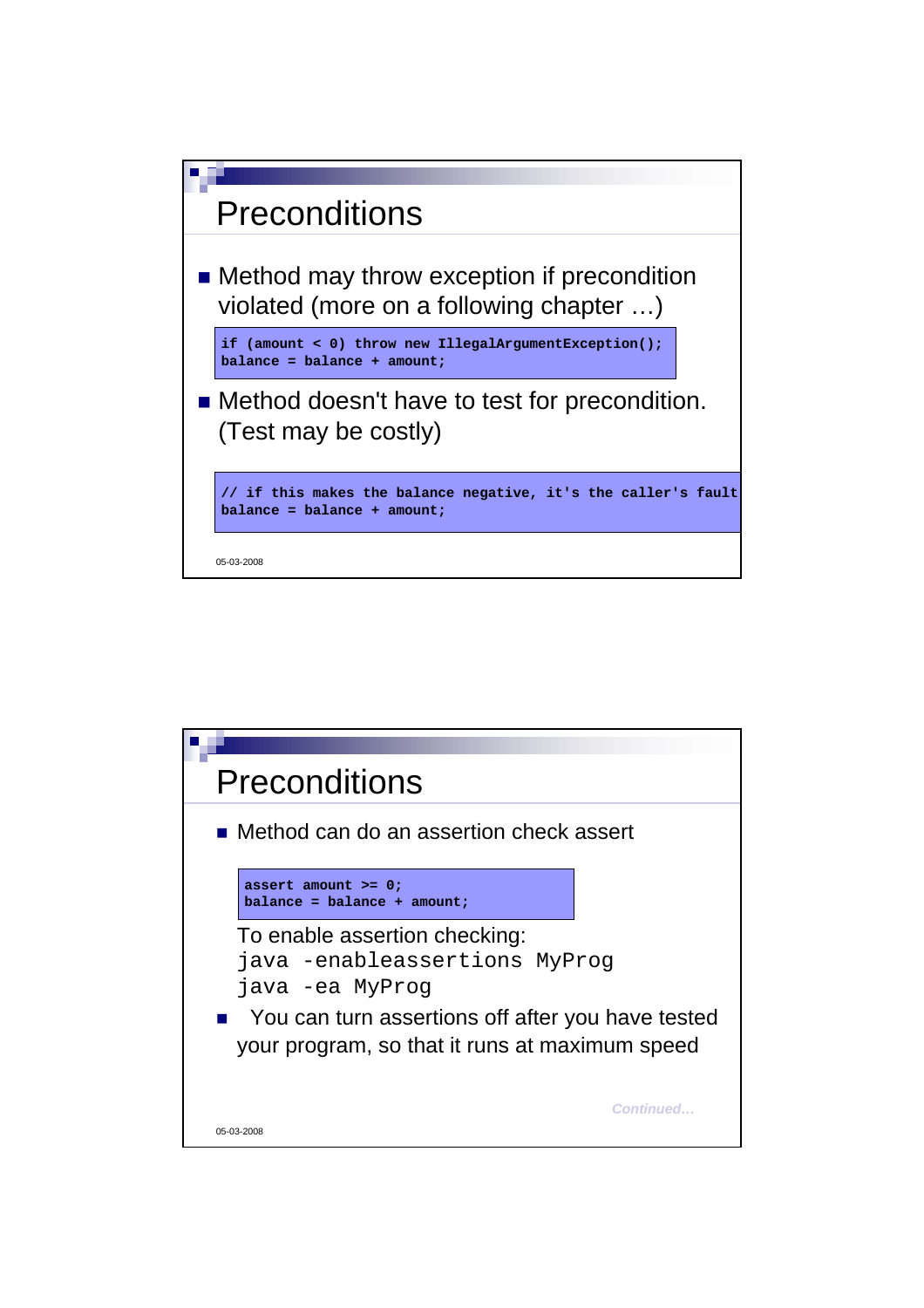

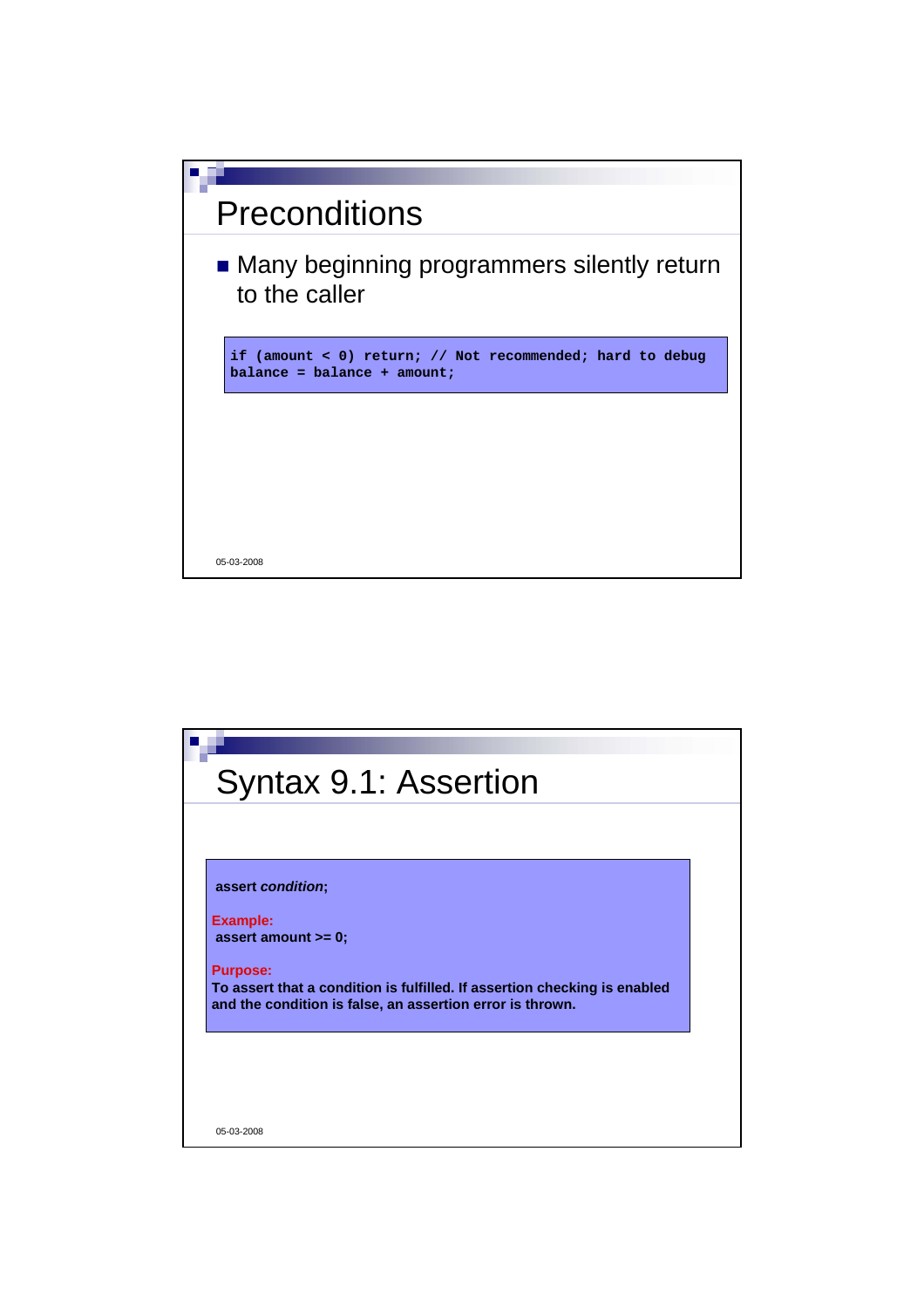

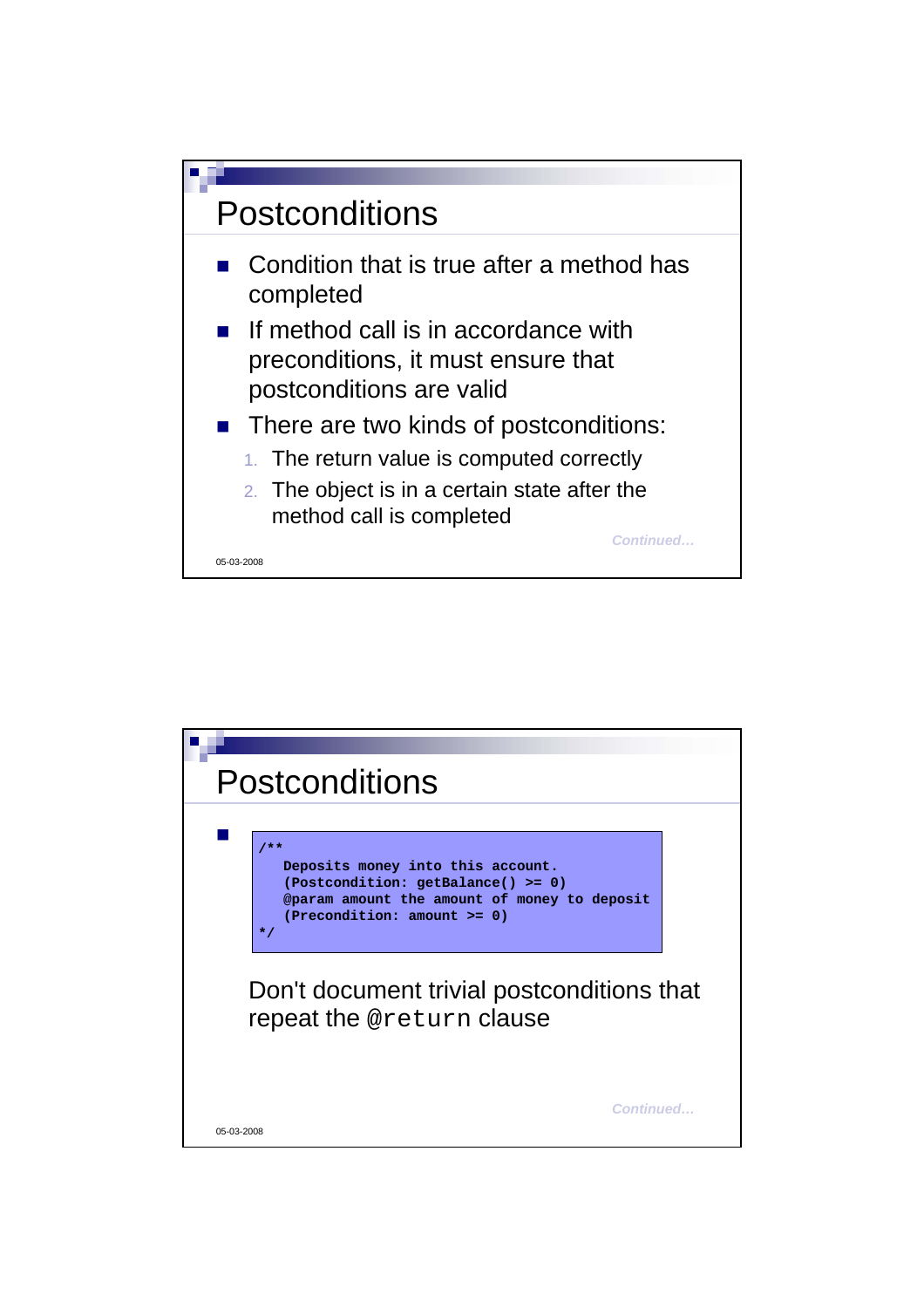

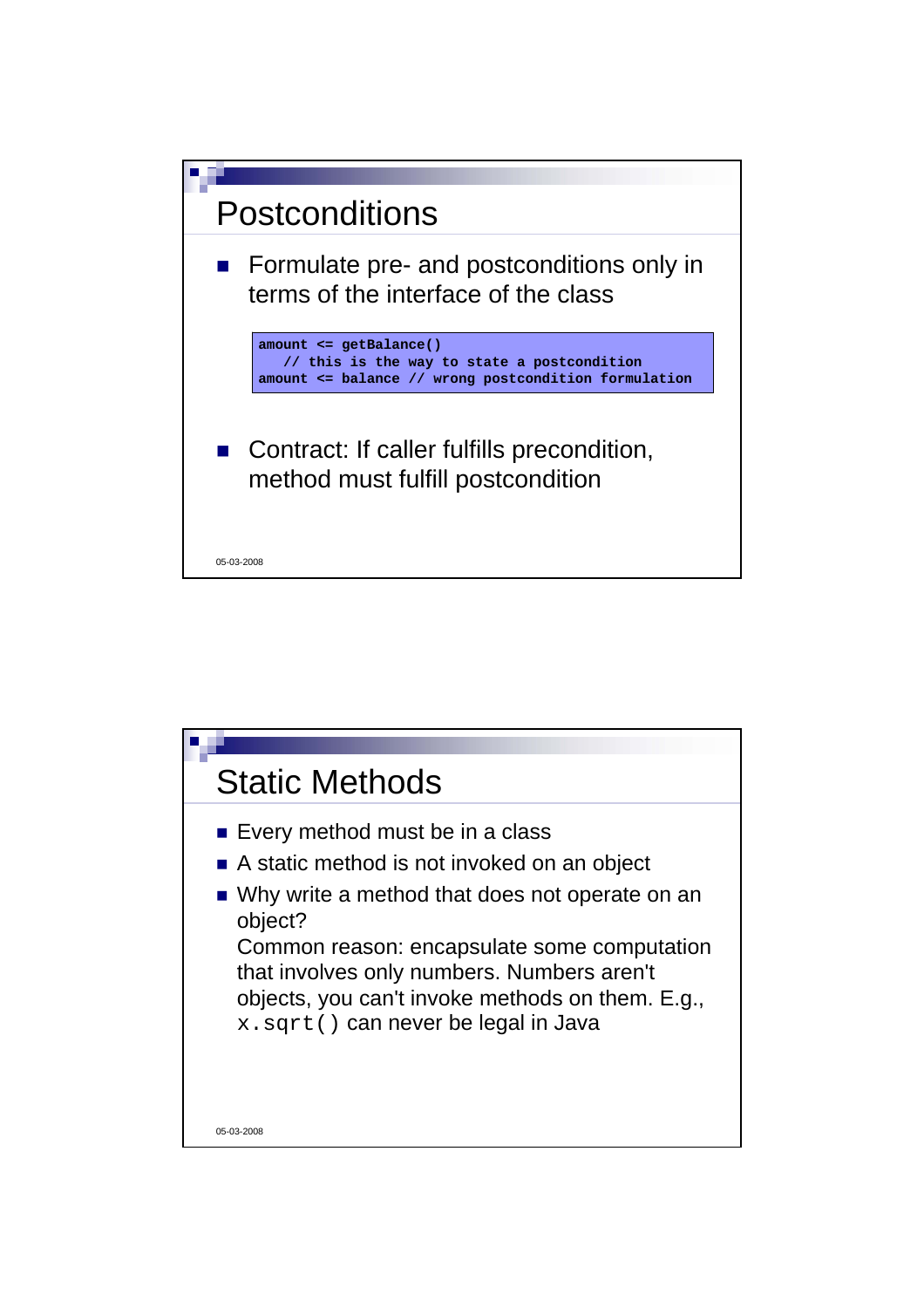

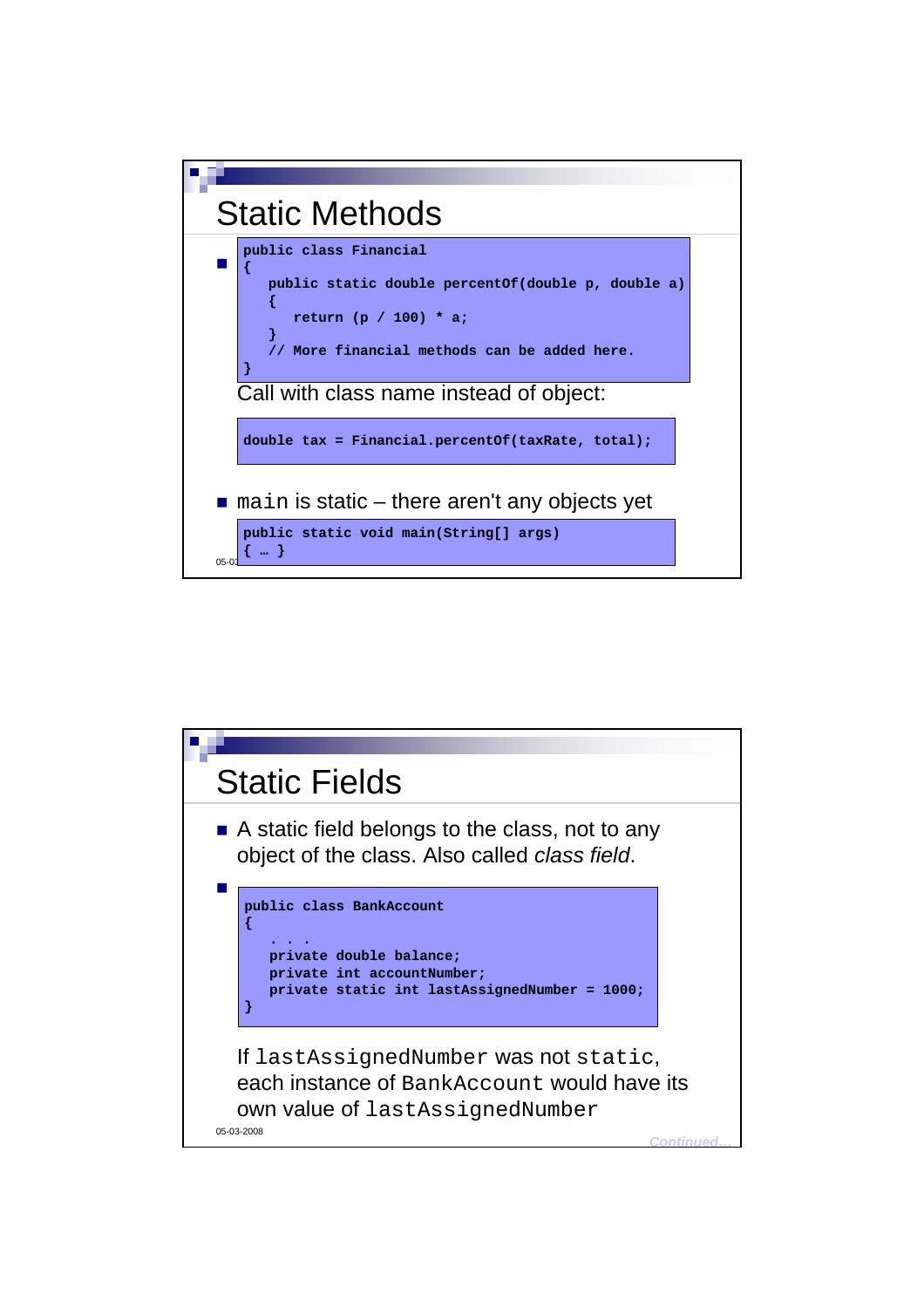

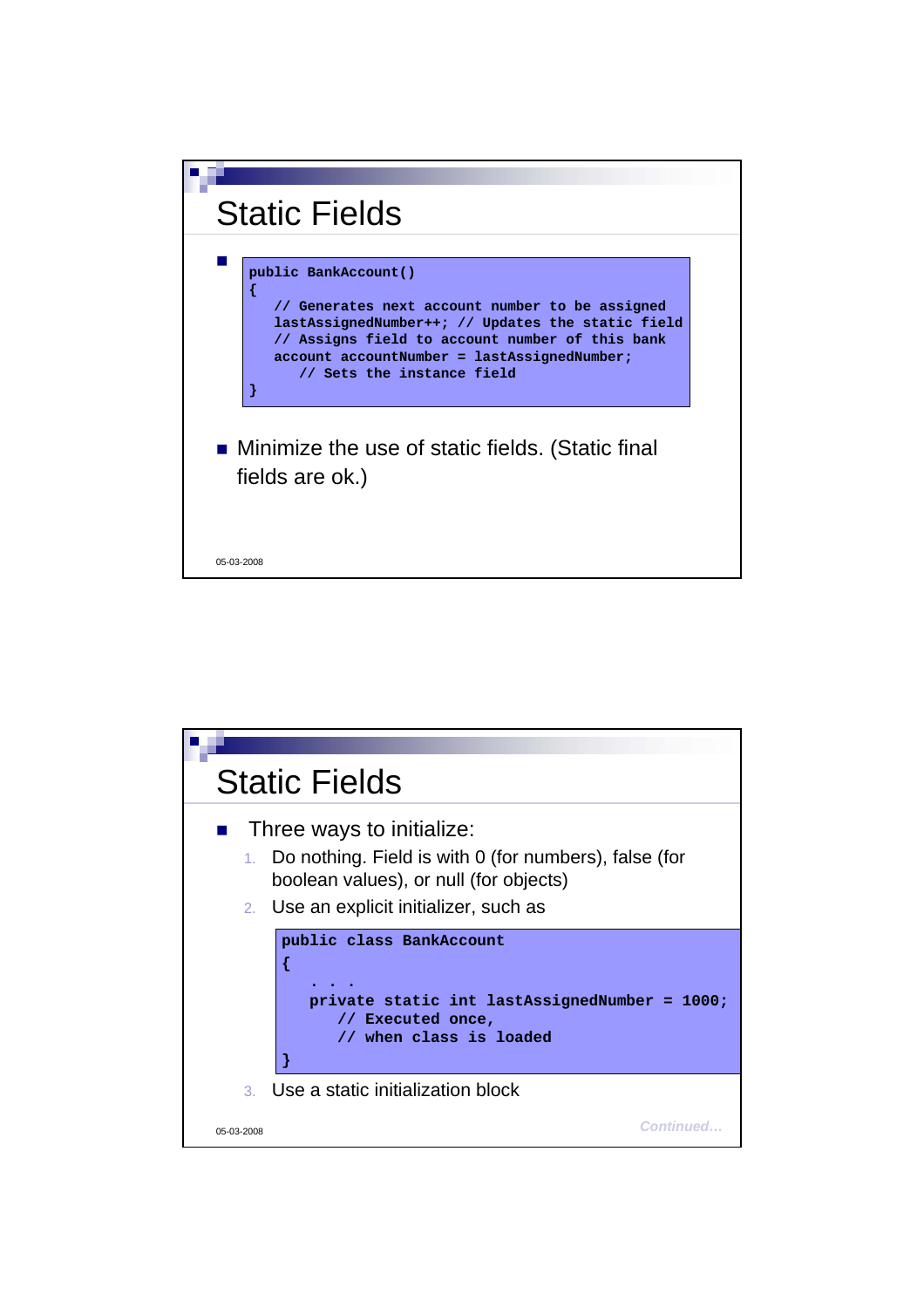

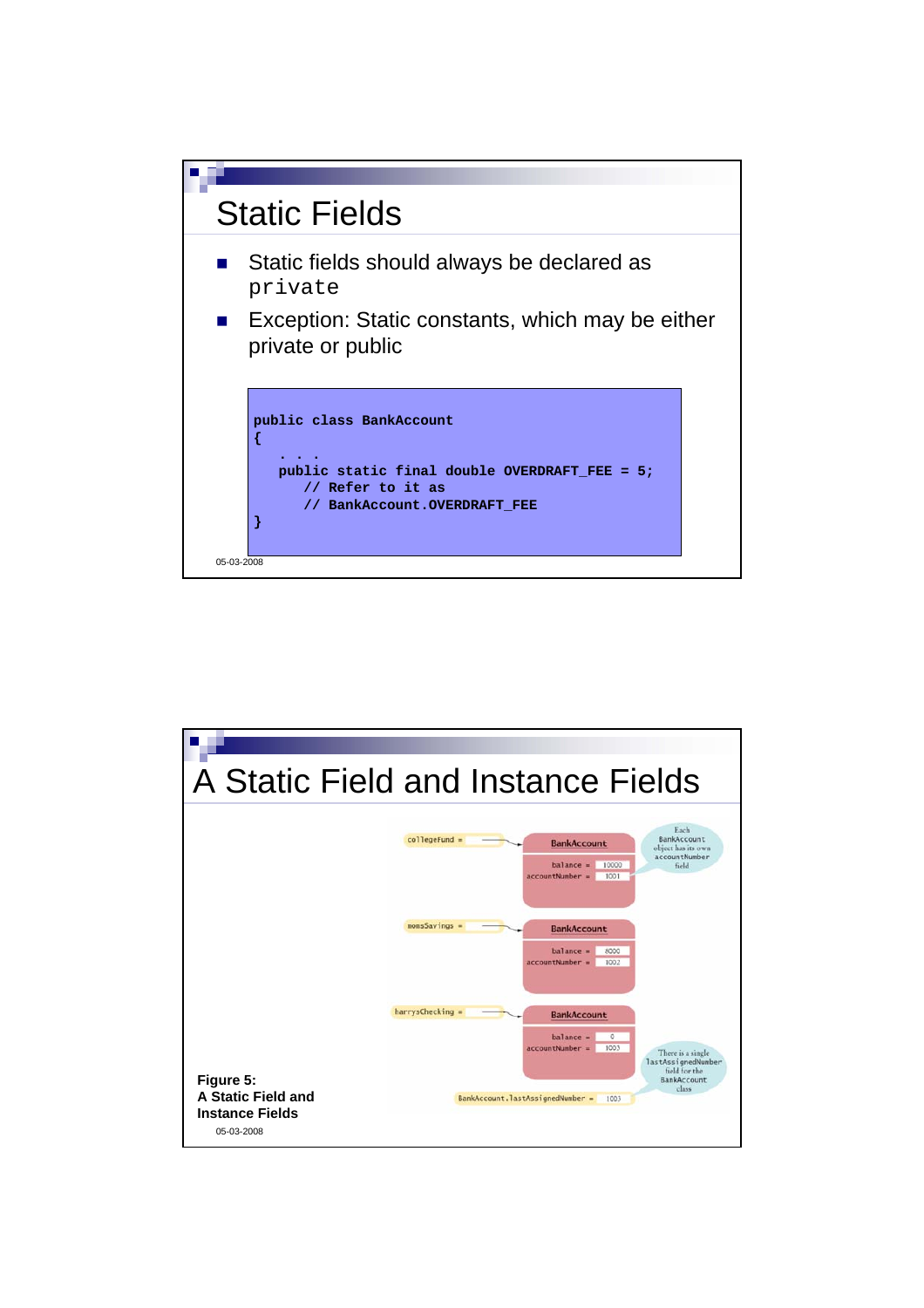

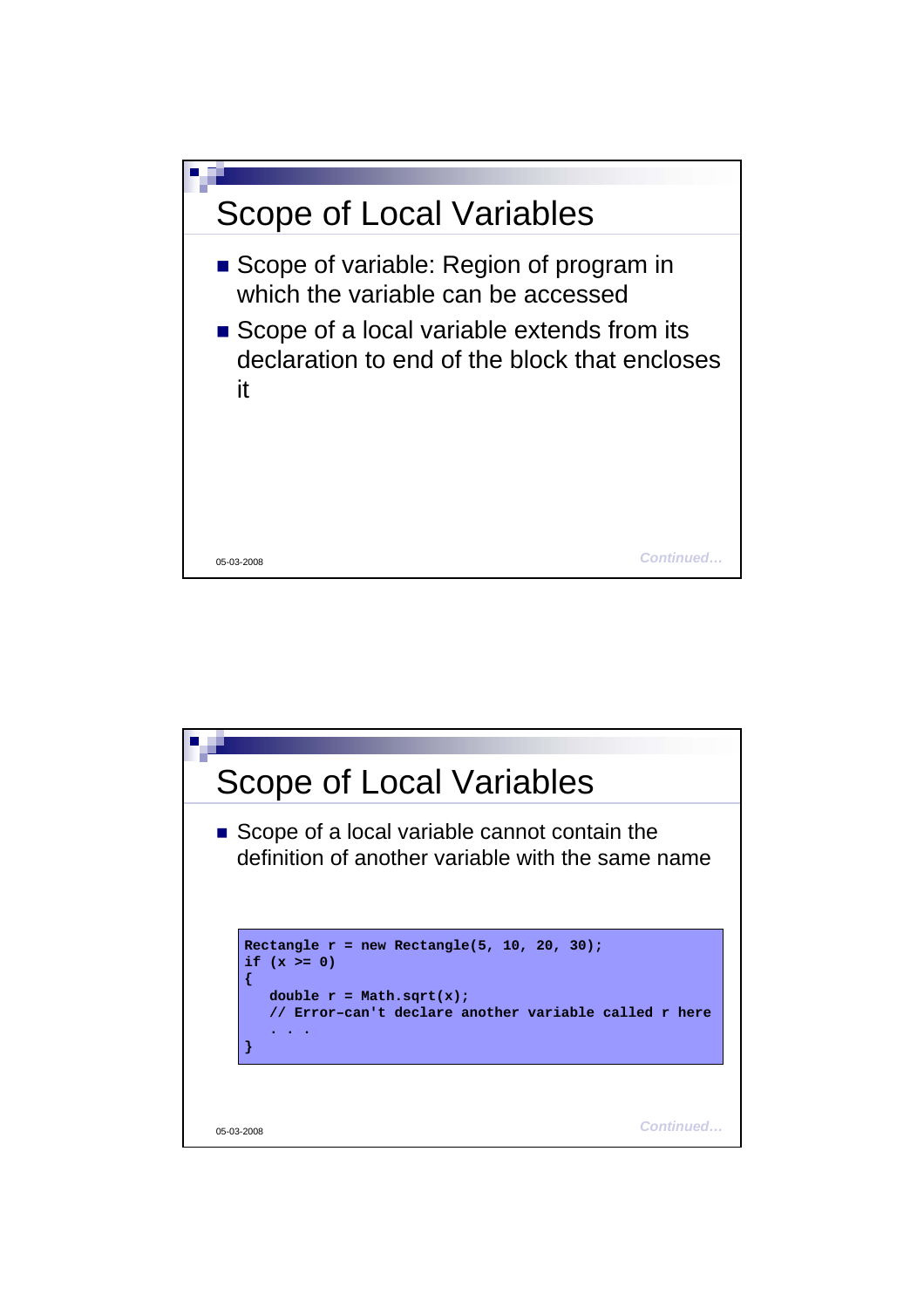

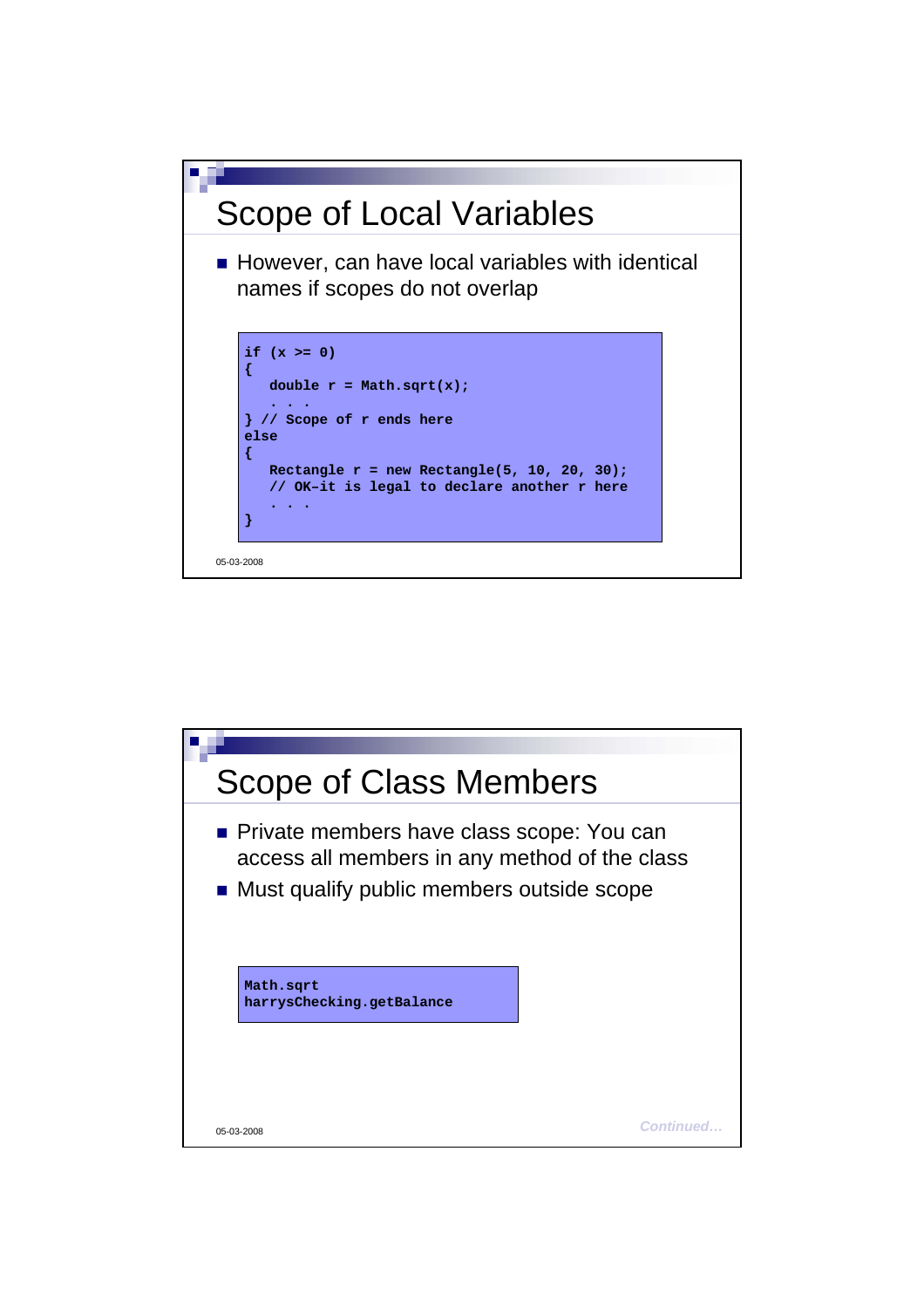

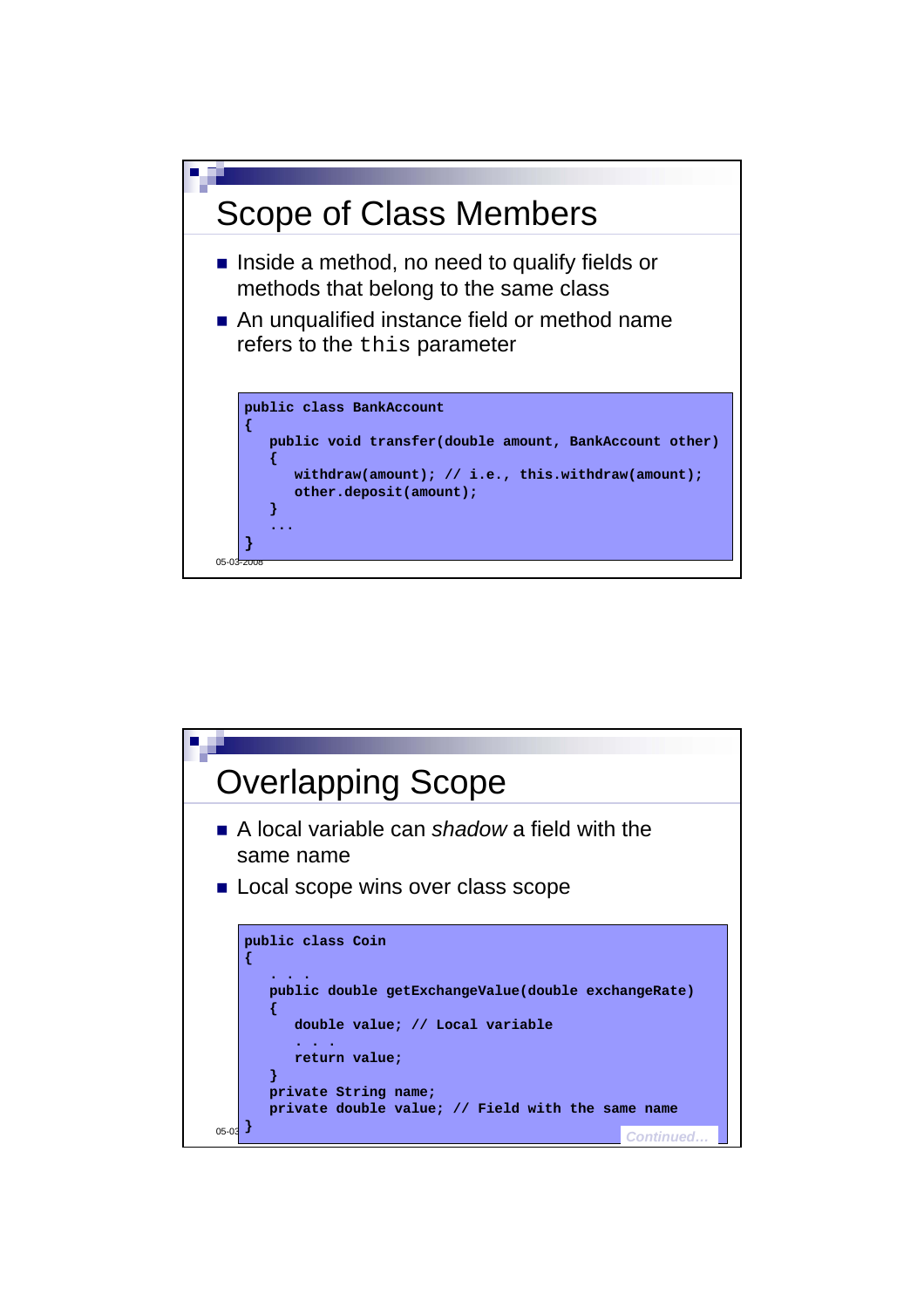

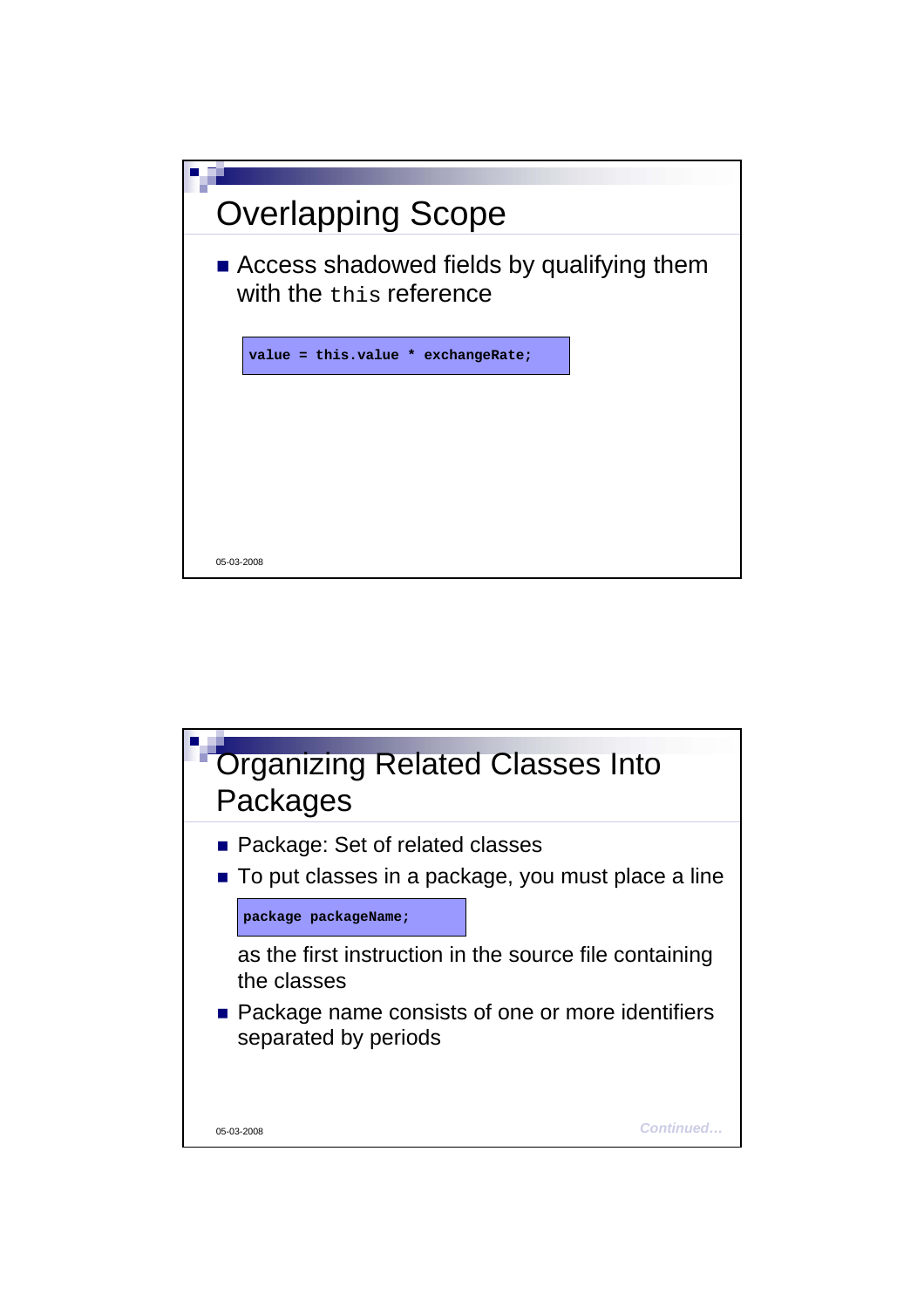

| Packages      |                                              |                     |  |
|---------------|----------------------------------------------|---------------------|--|
| Package       | Purpose                                      | <b>Sample Class</b> |  |
| java.lang     | Language Support                             | Math                |  |
| java.util     | Utilities                                    | Random              |  |
| java.io       | Input and Output                             | PrintScreen         |  |
| java.awt      | <b>Abstract Windowing Toolkit</b>            | Color               |  |
| java.applet   | Applets                                      | Applet              |  |
| java.net      | Networking                                   | Socket              |  |
| java.sql      | Database Access                              | <b>ResultSet</b>    |  |
| java.swing    | Swing user interface                         | <b>JButton</b>      |  |
| org.omg.CORBA | Common Object Request Broker<br>Architecture | IntHolder           |  |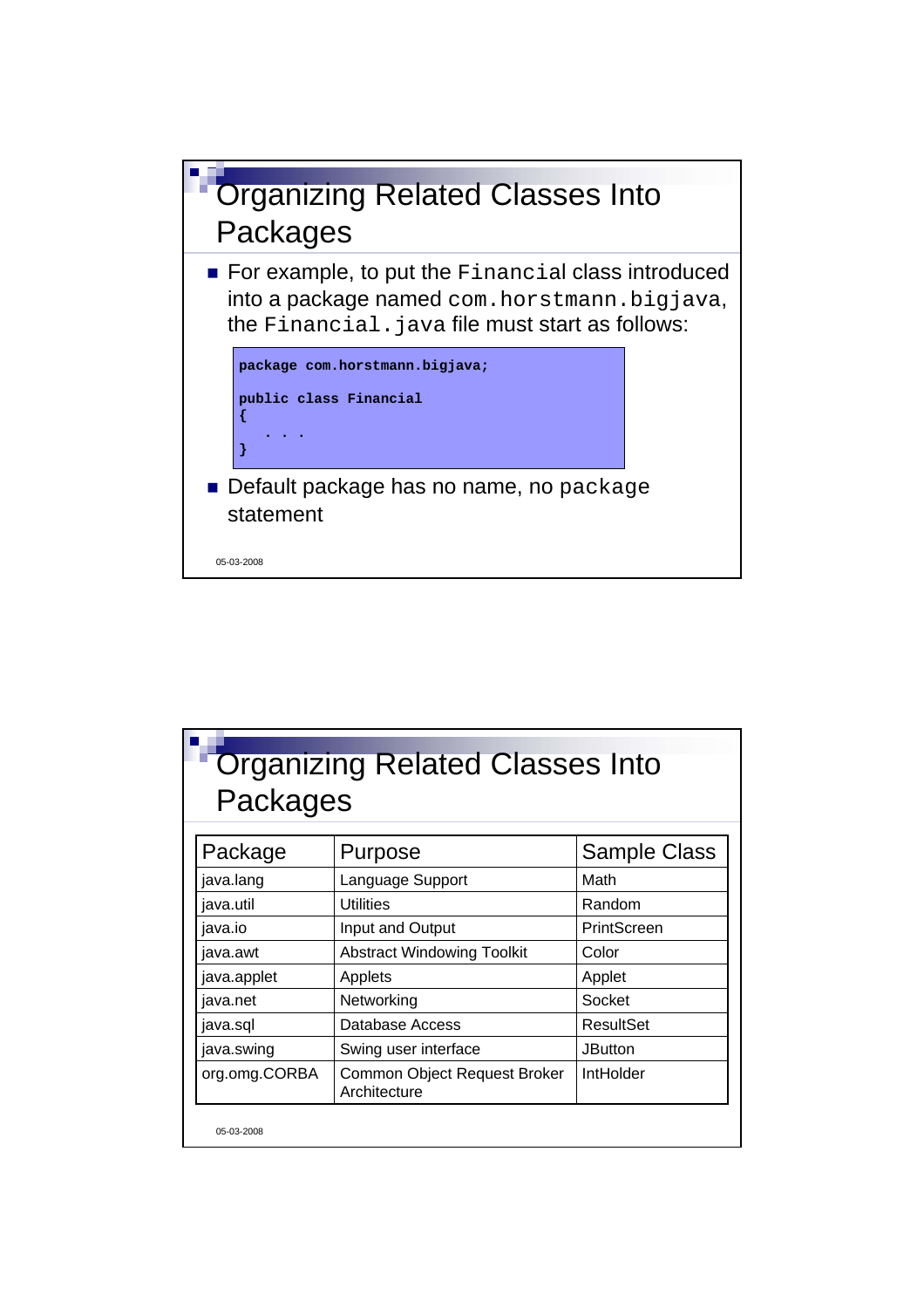

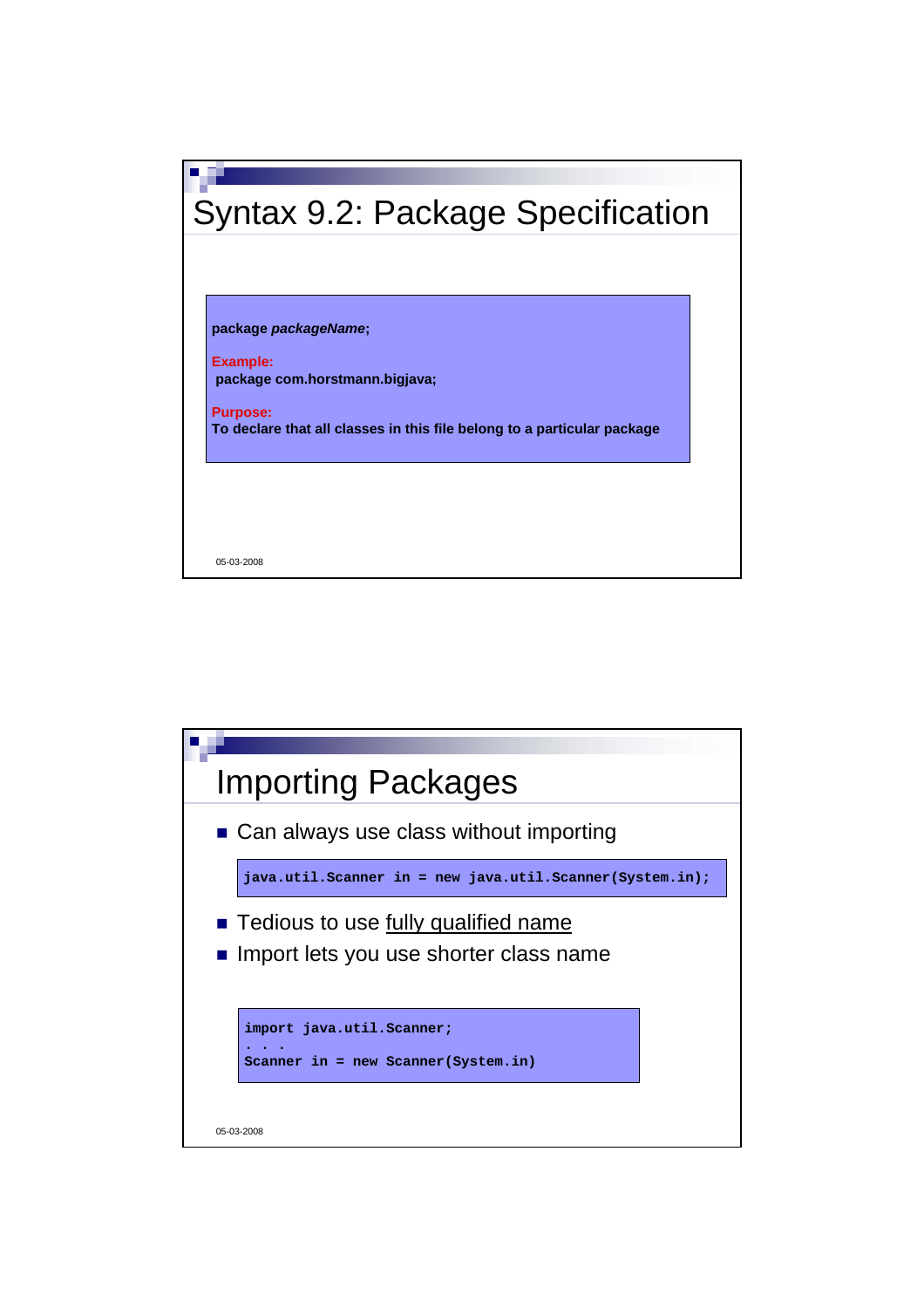